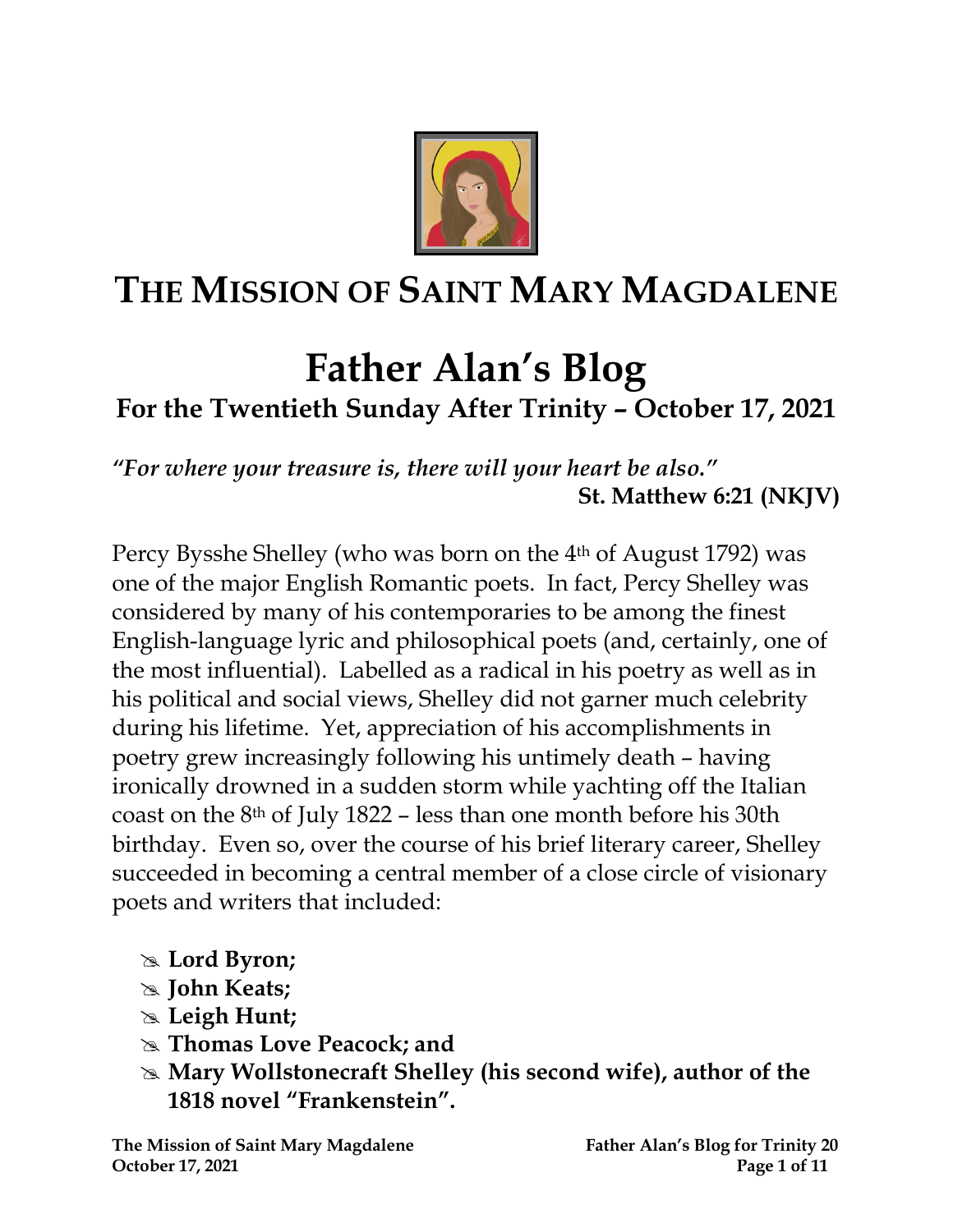Lastly, in 1817 (the year prior to his wife Mary's noteworthy success), Shelley wrote what many regard to be his greatest work – a political poem entitled, "Ozymandias". Written at a time when Napoleon Bonaparte's domination of Europe had come to a crashing end and yet another empire (namely, that of [Great Britain](https://www.bing.com/search?q=Great+Britain&filters=sid%3a73c6fc69-5944-ff0a-9ecd-5c2e5dbebb9d&form=ENTLNK)'s) was on the verge of preeminence, Shelley's immortal lines encapsulated, metaphorically, the outcome of such tyrannical wielding of power that no:

**king; ruler; leader; dictator; or despot**

can overcome – *time*:

*"I met a traveller from an antique land Who said: Two vast and trunkless legs of stone Stand in the desert. Near them, on the sand, Half sunk, a shattered visage lies, whose frown, And wrinkled lip, and sneer of cold command, Tell that its sculptor well those passions read Which yet survive, stamped on these lifeless things, The hand that mocked them, and the heart that fed: And on the pedestal these words appear: 'My name is Ozymandias, king of kings: Look on my works, ye Mighty, and despair!' Nothing beside remains. Round the decay Of that colossal wreck, boundless and bare The lone and level sands stretch far away."*



#### **"LOOK ON MY WORKS, YE MIGHTY, AND DESPAIR!"**

**The Mission of Saint Mary Magdalene Father Alan's Blog for Trinity 20 October 17, 2021** Page 2 of 11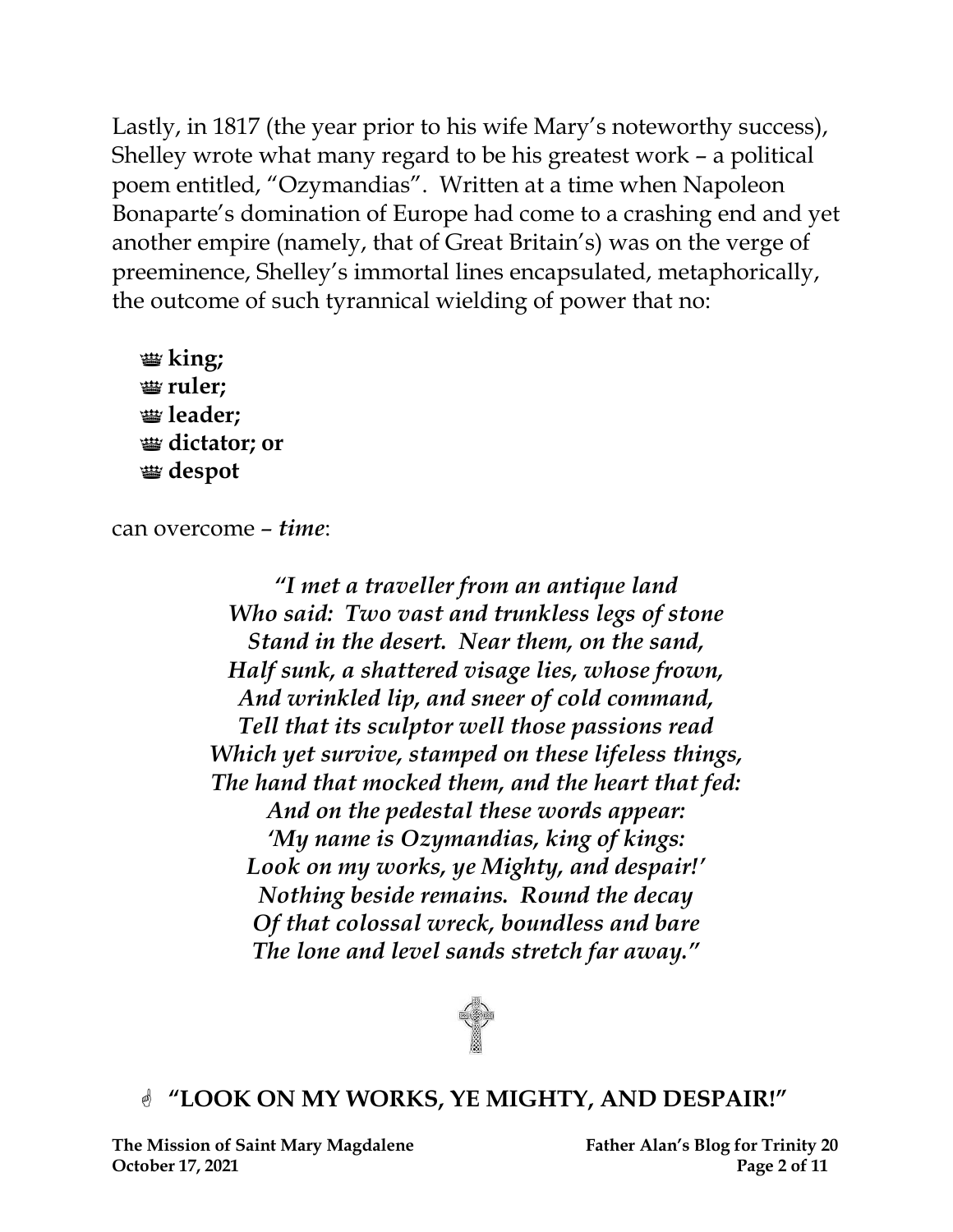I am not "mighty" (quite the contrary, in fact) and yet, as I read these lines and looked upon the decrepit works of "Ozymandias"(the Greek name for Egyptian pharaoh, [Ramses II\)](https://en.wikipedia.org/wiki/Ramesses_II), I did – and still do – despair:

#### **for him; and for those of us like him**.

Because the simple (but tragic) truth is that too many of us spend our entire lives "building up kingdoms", these little empires that fade into nothingness shockingly soon after our earthly departure. Instead of spending our lives building up treasures in heaven:

# **(that is, eternal, everlasting things),**

we look for our treasures on earth:

# **(that is, temporal, temporary things),**

in direct contravention of what our Lord Jesus exhorts the original hearers of His "Sermon on the Mount" (as found in St. Matthew's Gospel, chapters 5-7) – **and all of us human beings today** – to do. Specifically, we read in St. Matthew 6:19-21:

*"Lay not up for yourselves treasures upon earth, where moth and rust doth corrupt, and where thieves break through and steal. But lay up for yourselves treasures in heaven, where neither moth nor rust doth corrupt, and where thieves do not break through nor steal. For where your treasure is, there will your heart be also."*

And again (in verse 33):

## *"But seek ye first the kingdom of God, and his righteousness; and all these things shall be added unto you."*

Now, the hard truth is, we all run after (or, better still, "worship") something, like:

**The Mission of Saint Mary Magdalene Father Alan's Blog for Trinity 20 October 17, 2021** Page 3 of 11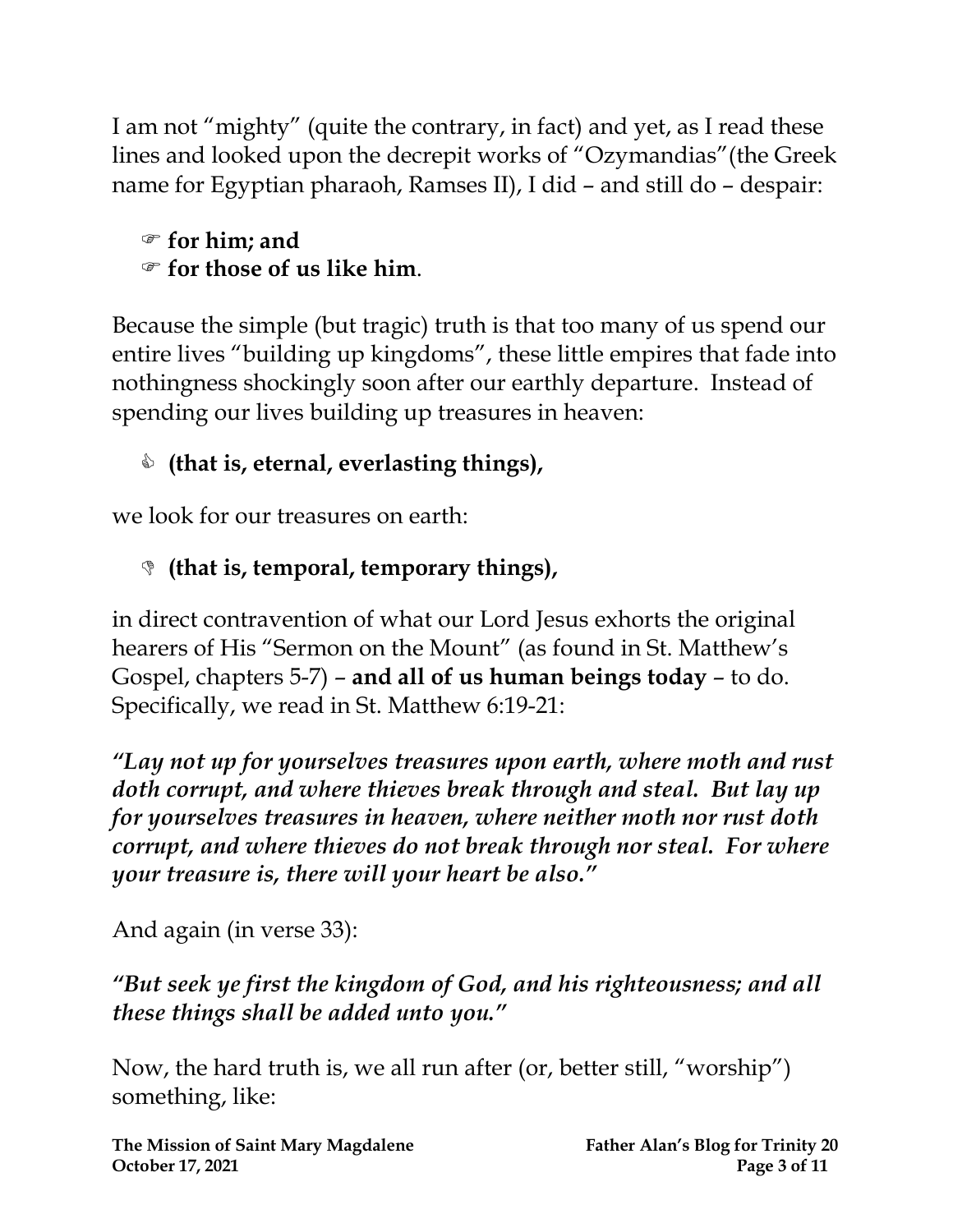- ✓ **money;**
- ✓ **possessions;**
- ✓ **food;**
- ✓ **fame;**
- ✓ **power;**
- ✓ **attractiveness;**
- ✓ **intelligence;**
- $\checkmark$  and so on.

Nevertheless, these things are all temporary, they fade away:

# **And we CAN'T take them with us when we die**.

Moreover, if we are busy worshipping something other than God (and, again, at times we all do), then we are being **idolatrous** (which, by the way, **is the epitome – the height – of SIN**, as we are literally worshipping **created things** instead of **The Creator** Who made them). Also, what we spend our precious time doing reflects what we value; similarly, what we value, in turn, reflects how loving (or unloving) our souls are. So, then, do we spend an inordinate amount of time chasing after:

**money;**  $\forall$  possessions; **food; fame; power; attractiveness; intelligence; and so on**

More revealing still, do we spend hours and days simply worrying about **our ability to acquire such things**? Accordingly (and, perhaps, most tellingly), do our worries relegate us to constantly living in (and for) the future?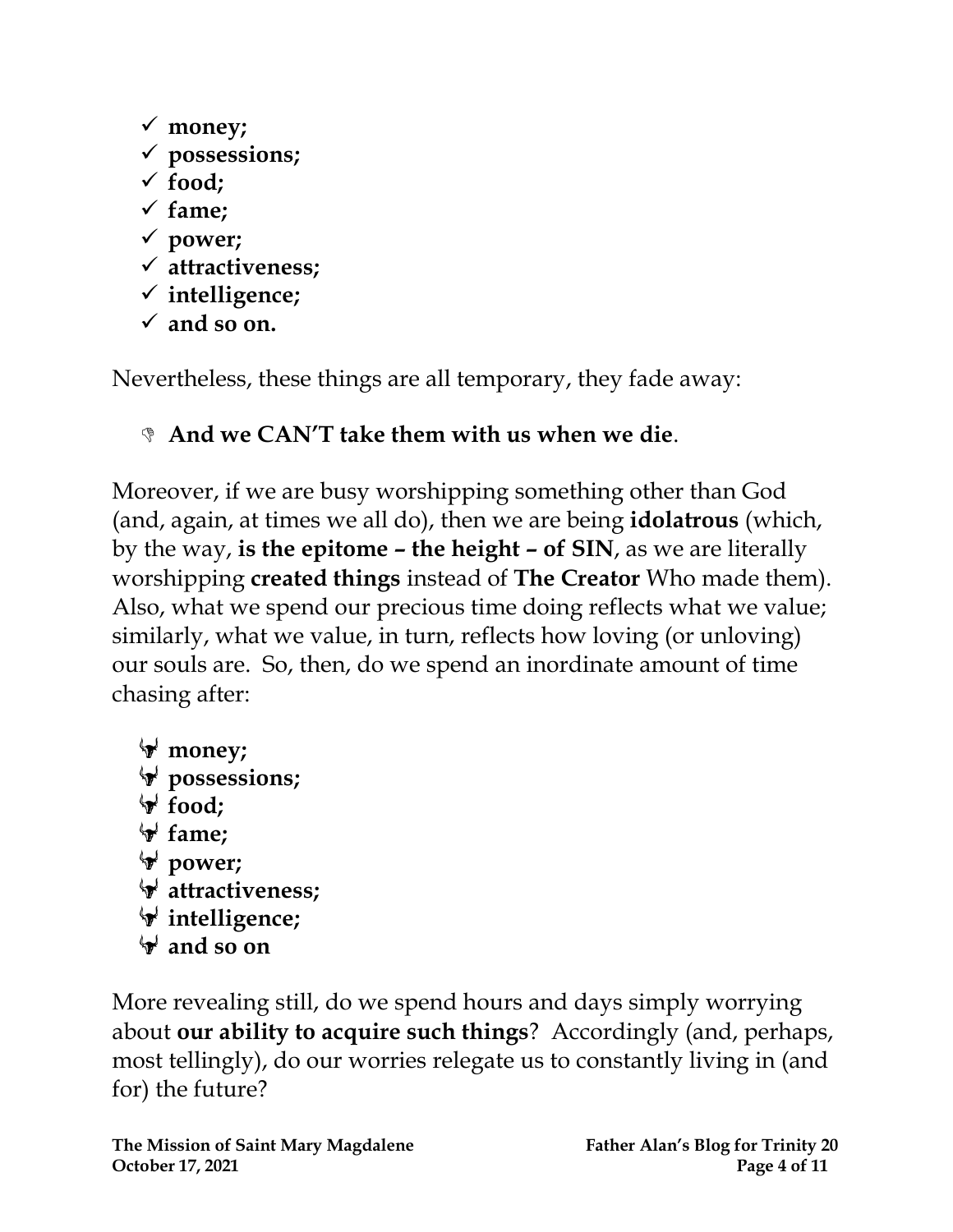

Case in point:

In a former life as a consultant, in the never-ending search for new clients and the constant servicing of existing contracts, I was forever living six to eight weeks in the future – **never for "today."**

(Now, I am not saying that we should not be prudent and plan ahead for things like children's welfare and education, or for our retirement needs, but for us to never stop and "smell the roses" is NOT what God intended for us – because, the sad reality is, for many people, **tomorrow never comes**. For example, how many people have ever lamented on their deathbeds that they wished they had spent more time at the office? I know of one person who recently shared with me that the sudden death of someone close to him immediately caused him to reevaluate and restructure exactly how he would spend his limited – and precious – time on Earth from then on.)

All of which vividly illustrates why endlessly stressing and worrying about tomorrow's needs or cares is such a waste (and unproductive use) of one's time, as it really eats into one's enjoyment and use of today - the theme for which, being "The 20<sup>th</sup> Sunday After Trinity", is:

**cheerful obedience and service to God**.



In today's Epistle Lesson (Ephesians 5:15-21), St. Paul exhorts us (verses 18b-19) to live lives full of spiritual joy:

*"…be filled with the Spirit singing and making melody in your heart to the Lord."*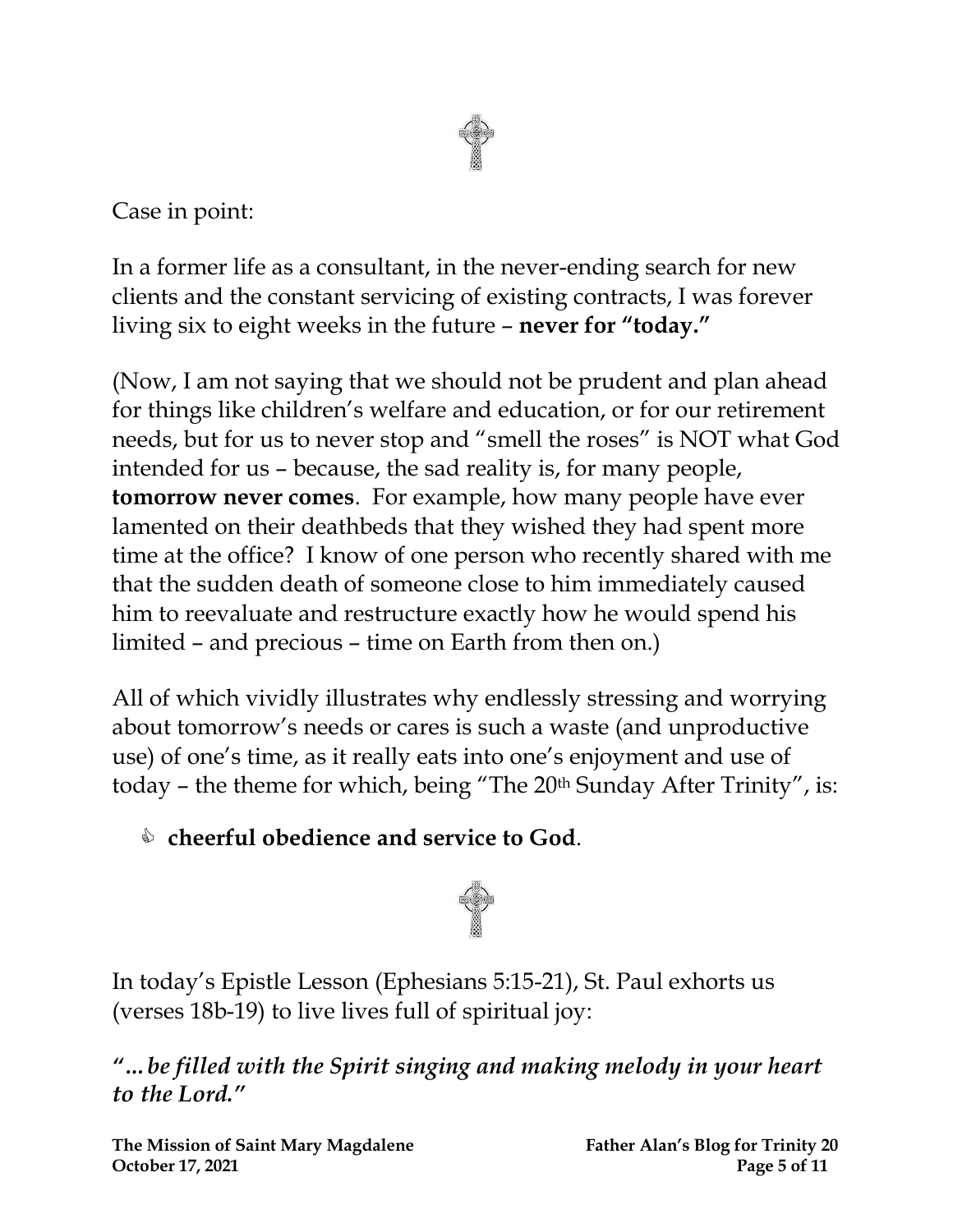This unsurpassable joy (which permeates the lives of all true believers in Jesus Christ) is one of the great sources of spiritual strength and progress:

# **For the truly Christian life is not one of downcast eyes, but of cheerfulness.**

The connection between today's Epistle Lesson and Collect, then, is clear, as our petitions closely reiterate St. Paul's focus in his message to the church in Ephesus. First, we pray to be kept from all hurtful things which hinder us from cheerful service:

## *"O ALMIGHTY and most merciful God, of thy bountiful goodness keep us, we beseech thee, from all things that may hurt us…" ,*

including – as the Epistle Lesson warns us in verses 17-18a – from the:

- **carelessness;**
- **laziness; and**
- **self-indulgence,**

with which we are all so often tempted.

Second, the Collect concludes that, thus guarded and guided, we may cheerfully accomplish the things which God would have us do in the joyful spirit, as described by St. Paul in the Epistle Lesson:

# *"…that we, being ready both in body and soul, may cheerfully accomplish those things that thou wouldest have done…"*

In addition, the Collect also takes its meaning from the Gospel Lesson for today – "The Parable of the Marriage Feast of the King's Son" – as found in St. Matthew 22:1-14. Due to the fact that (according to Holy Scripture) Jesus related this particular parable on the Tuesday of Holy Week – **that is, only three days before His crucifixion** – this most: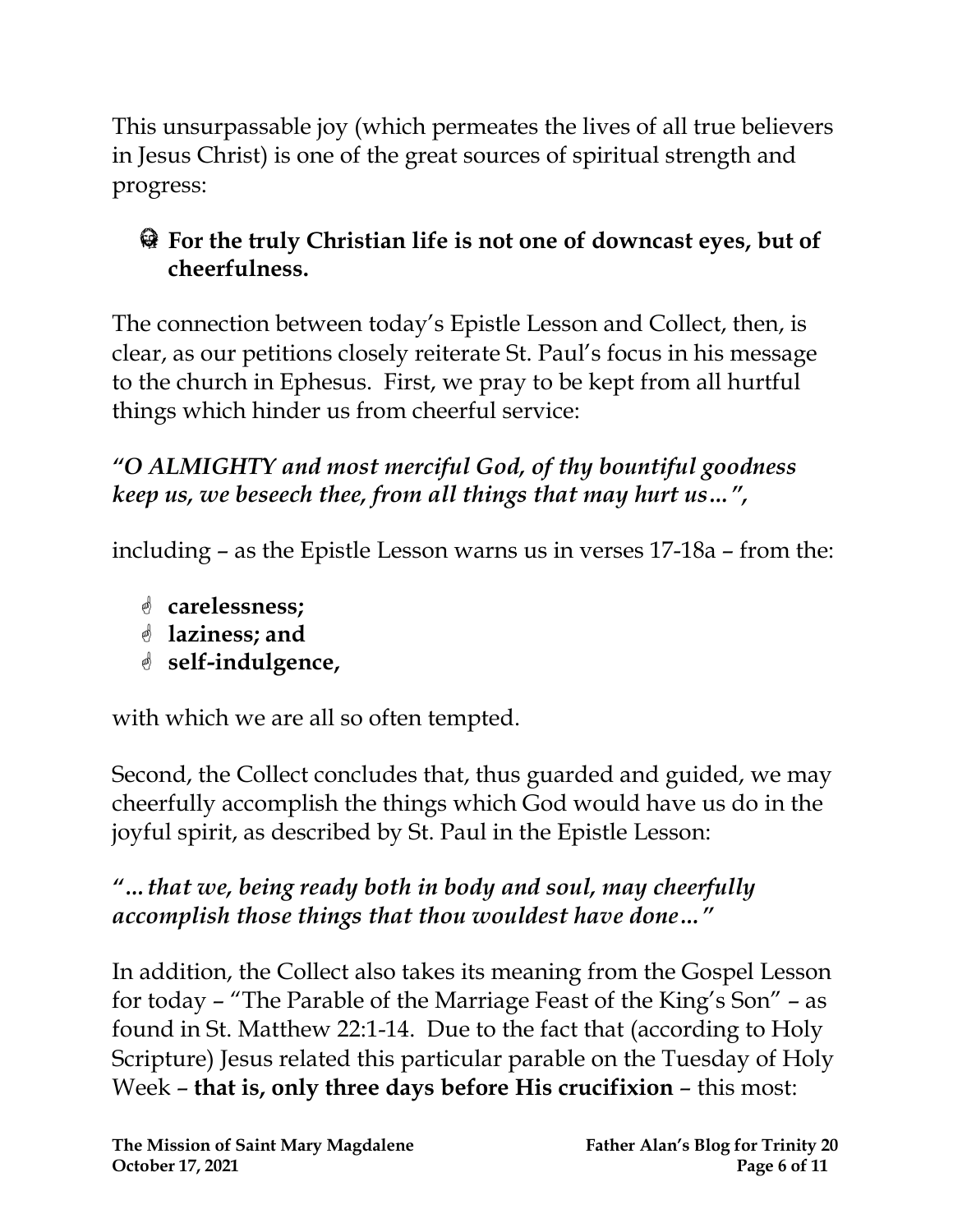#### **profound; telling; and** *urgent*

story contrasts the Divine privileges to which all humanity is invited with the dangers of being overly absorbed in the cares and anxieties of the world. For as we are told (verses 3 and 5), the invited guests in Jesus' parable not only "refused" the King's generous invitation and "went their separate ways", but "they made light of it", as well.

Moreover (in verse 6), some of the invitees even went so far as to seize the King's servants and "treated them spitefully" (that is to say, **tortured** them) and then "killed them" – clearly depicting what the Jews, particularly the rulers and religious leaders over the course of Israel's 1,900-year sordid history, made of Almighty God's direct commands and inflicted on His many prophets sent to warn the Jews to change their sinful behaviour.

Hence, our earnest request in today's Collect is that we will not be like those who refused and abused the King's gracious invitation, but, rather, that we will accept the generous invitation of Jesus Christ to come to Him to receive his salvation, and, thus cleansed of our sins, will faithfully serve Him all the rest of our earthly days.

#### Again:

#### *"…that we, being ready in body and soul, may cheerfully accomplish those things that thou wouldest have done…"*

Whereas the first part of Jesus' parable (verses 2-10) speaks of God's rejection of Israel as a "nation of priests" 2,000 years ago, the parable's second part (verses 11-14), in which a man "not having a weddinggarment" is thrown out of the feast, deals with the responsibility of the individual today. Thus, the "wedding-garment" symbolizes the: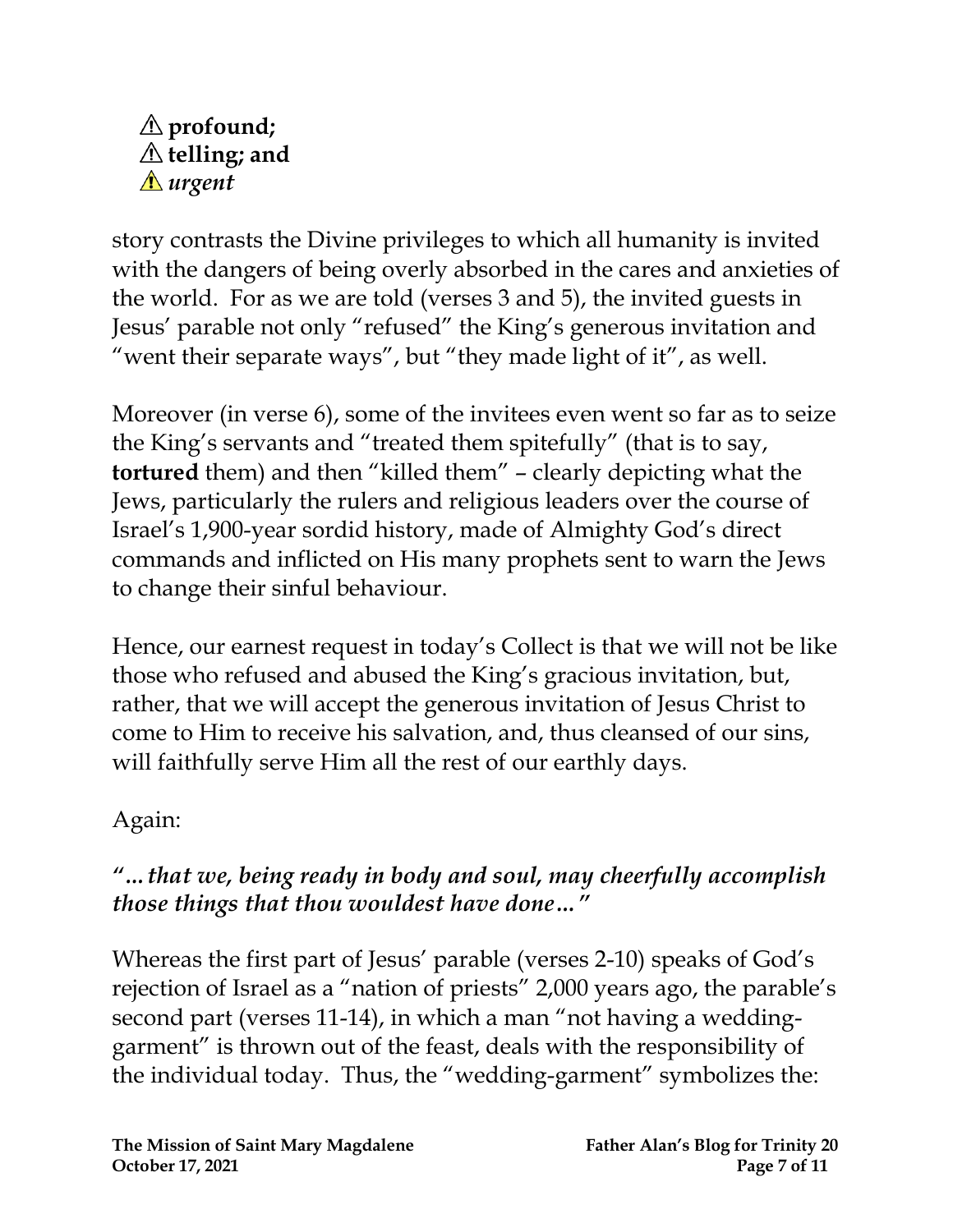#### **righteousness; purity; and holiness,**

that God Himself, as the gracious Host of the "Feast," provides for everyone who accept His priceless invitation, as generously bestowed upon all true believers through His Son Jesus Christ's:

# **broken Body; and shed Blood,**

as well as nurtured throughout their lives by His Holy Spirit, that without which:

## **no one shall get to spend eternity with Him, as a welcome guest, at "***Heaven's Wedding Feast***".**

In other words, Almighty God issues an **undeserved invitation** to **undeserving people** and, in addition, provides in Himself the righteousness the invitation demands.

In short, therefore:

## **God has done ALL the work; we need only to accept His gracious offer.**

Accordingly, each time we attend Holy Communion, we must similarly prepare to approach our Lord's Table:

# **(His "***Earthly Wedding Feast***" , if you will),**

With:

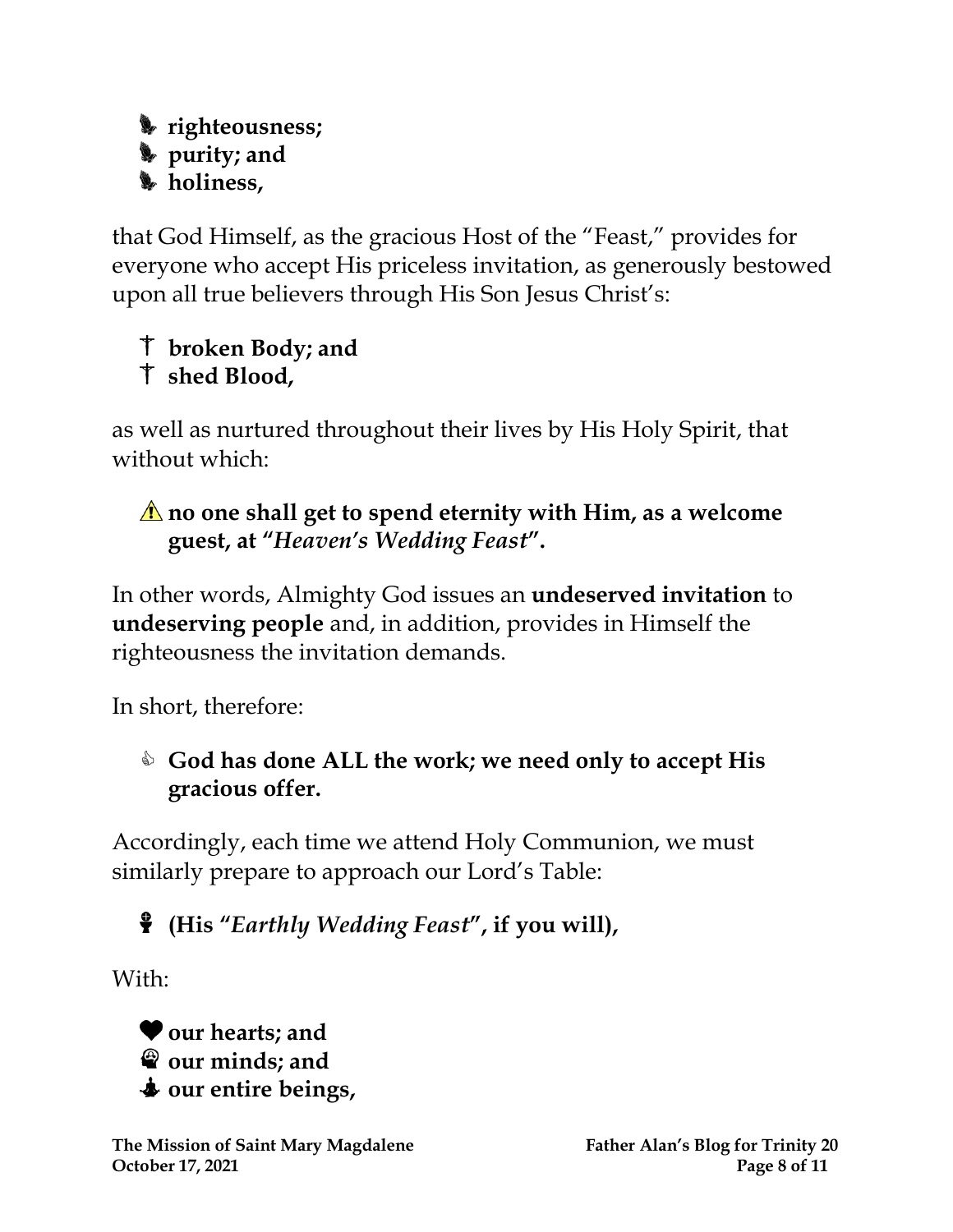clothed with Jesus Christ's:

**holiness; and love; and joyfulness,** 

as instructed on page 90 of the 1962 Canadian Book of Common Prayer (BCP), as per the words of the second "Exhortation":

*"…so that ye may come holy and clean to such a heavenly Feast, in the marriage-garment required by God in holy Scripture, and be received as worthy partakers of that holy Table."* 

Furthermore, Almighty God invites us to His Holy Table to receive the Body and Blood of His Son Jesus Christ, so that, as we petition in "The Prayer of Humble Access" (BCP, page 84):

## *"…our sinful bodies may be made clean by his Body, And our souls washed through his most precious Blood…"*

Thus, let us dare not refuse our Lord's most gracious invitation, but, rather, let us come to His Wedding Feast with cheerful and loving hearts, for the sad reality is:

**many are invited, but few DESIRE to be chosen.**

May today's Collect, then, become our fervent and daily prayer – that we may be:

- *"ready both in body and soul"* **to serve Him; and**
- **that we may** *"cheerfully accomplish (***all***) those things that (***He***) wouldest have done".*

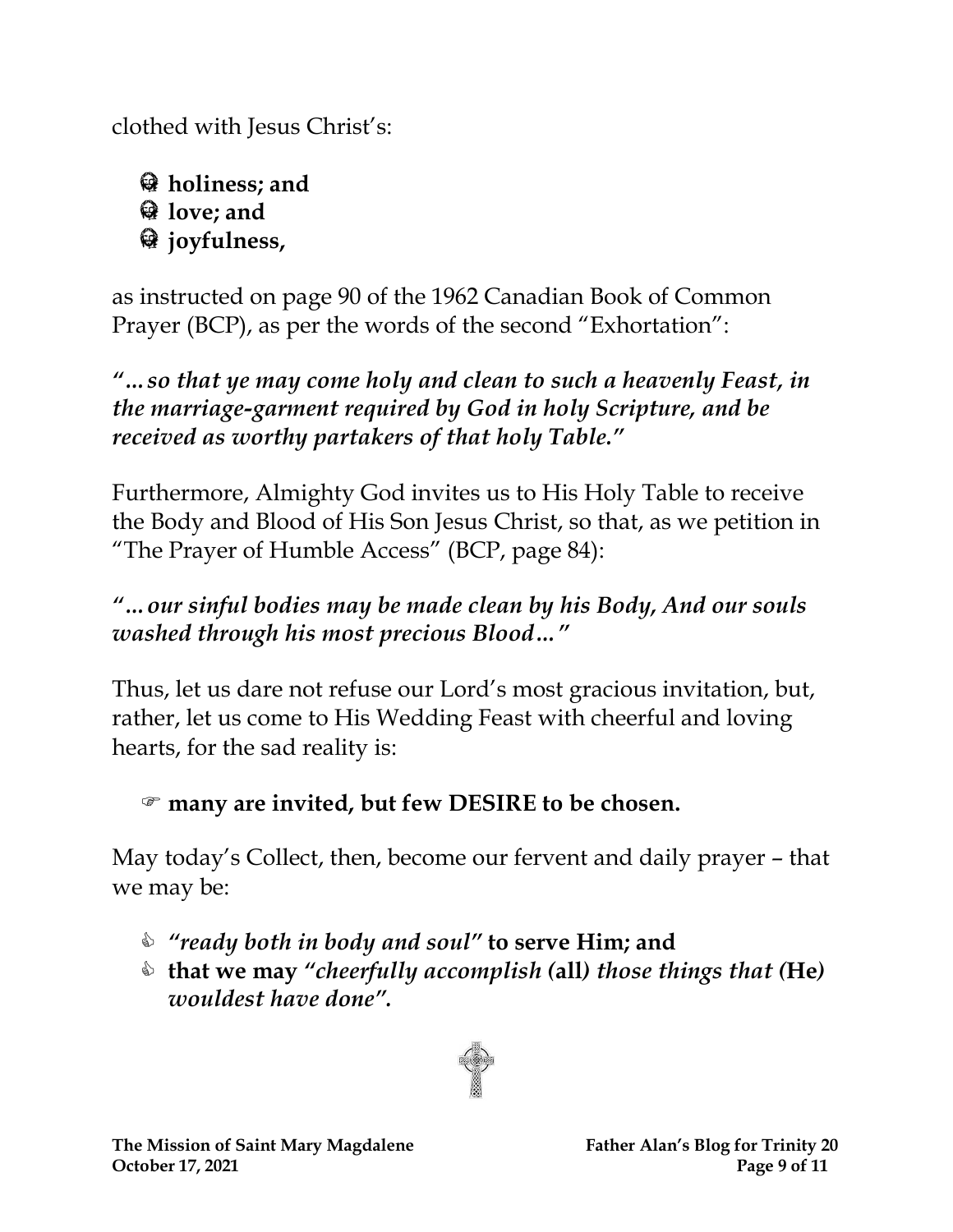Therefore, this day, this "20<sup>th</sup> Sunday after Trinity":



let us each remake our good confession to Almighty God in the presence of "so great a cloud of witnesses" (BCP, page 81), and as St. Paul (in 1 Timothy 6:12) encourages us to:

*"Fight the good fight of the faith; take hold of the eternal life, to which you were called and for which you made the good confession in the presence of many witnesses."*

Likewise, starting today, let us also heed the clear warning, as sounded by the poet Percy Bysshe Shelley, through his timeless – yet sobering – lesson of "Ozymandias, king of kings" (a.k.a. the Egyptian pharaoh Ramses II), who foolishly chose to build up his treasures on earth, where "moth and rust":

## **certainly DID destroy**.

Instead, this day – and every day thereafter – let us always be (as the author of Hebrews 12:2 so wisely counsels):

*"…looking unto Jesus, the author and finisher of our faith, who for the joy that was set before Him endured the cross, despising the shame, and has sat down at the right hand of the throne of God."*

And, finally, from this day forward, let us seek first God's kingdom in all things – and they shall be added unto us:

**both now, in our daily lives as true Christians; and**

**forevermore, at Almighty God's "***Eternal Wedding Feast***".**

**For where our hearts are, there shall our treasures forever be.**